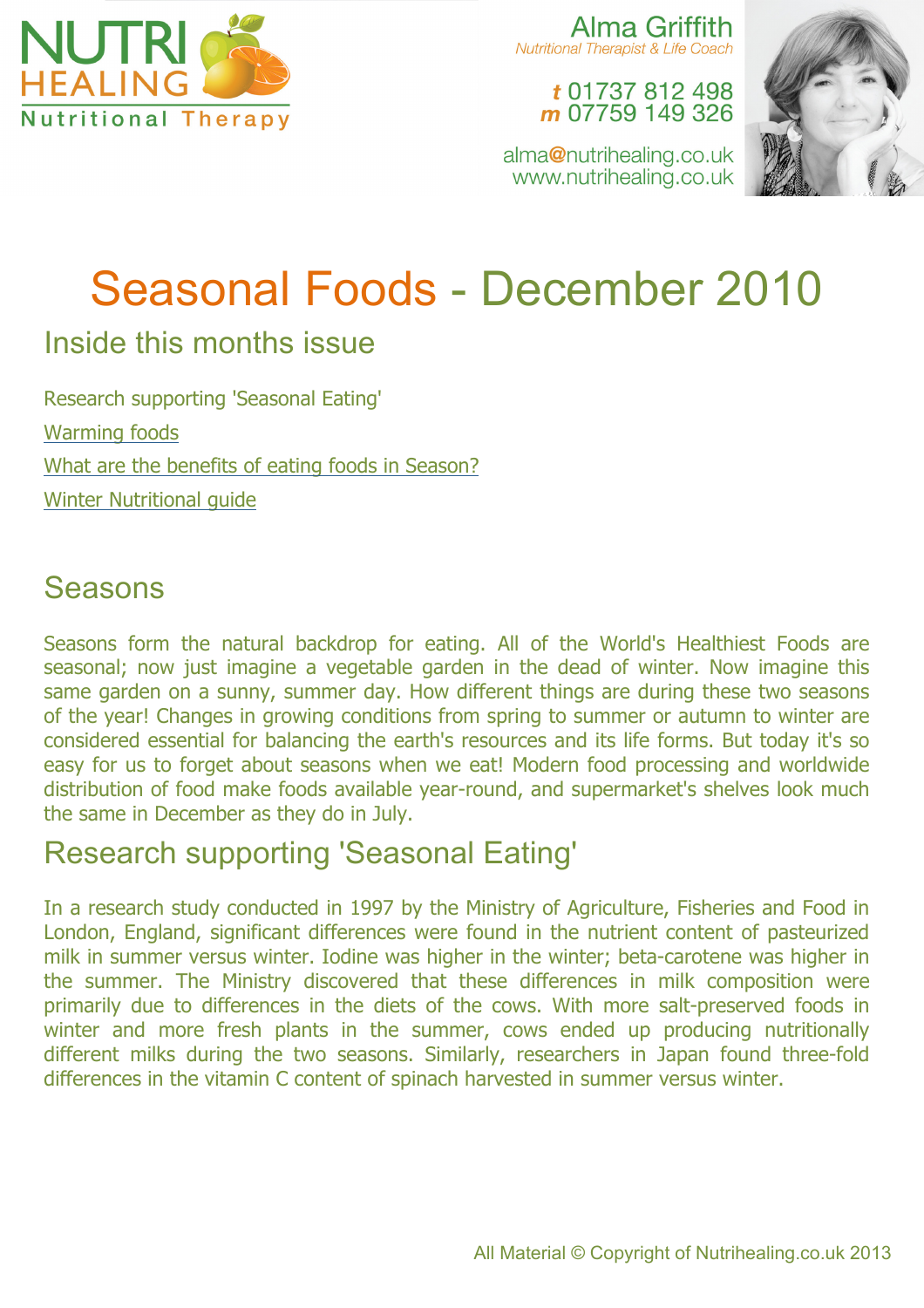# Warming foods

Yes, it is colder outside, and we need some hearty foods to stay warm. Nothing is more satisfying on a brisk wintry day than a hearty hot bowl of soup or a lovely casserole or hotpot (see recipes below). Winter and especially this time of the year is perfect for getting together with friends and family, relaxing with a hearty meal.

When you want to warm up fast we turn toward warming foods and all of the animal foods tend to fall into the warming category including fish, chicken, beef and lamb, as well as most of the root vegetables, including carrots, potato, onions and garlic - also eggs, corn and nuts.

# What are the benefits of eating foods in Season?

Buying foods that are in season tend to have the most flavour, nutritional value and most affordable. They haven't been flown in from far away countries, where they may loose some of their flavour and nutritional value. Also saves on the carbon footprint.

#### Support your local producers

For the greatest freshness look for foods that are locally grown and freshly picked; maybe at your local greengrocers, local farmers market, local farms or using the seasonal box delivery service provided by some organic farms.

#### Example of box delivery by Riverford's Organic Vegetables/Fruits

Seasonal box: £12. 45

- o Carrots UK
- o Onions UK
- o Brussels sprouts stalks UK
- o Butternut squash UK
- o Portobello mushrooms UK
- o Calabrese broccoli ES
- o Beetroot UK
- o Black kale UK

#### Large box contents: £17. 15

- o White potatoes UK
- o Carrots UK
- o Shallots NL
- o Parsnips UK
- o Cauliflower UK
- o Jerusalem artichokes UK
- o Portobello mushrooms UK